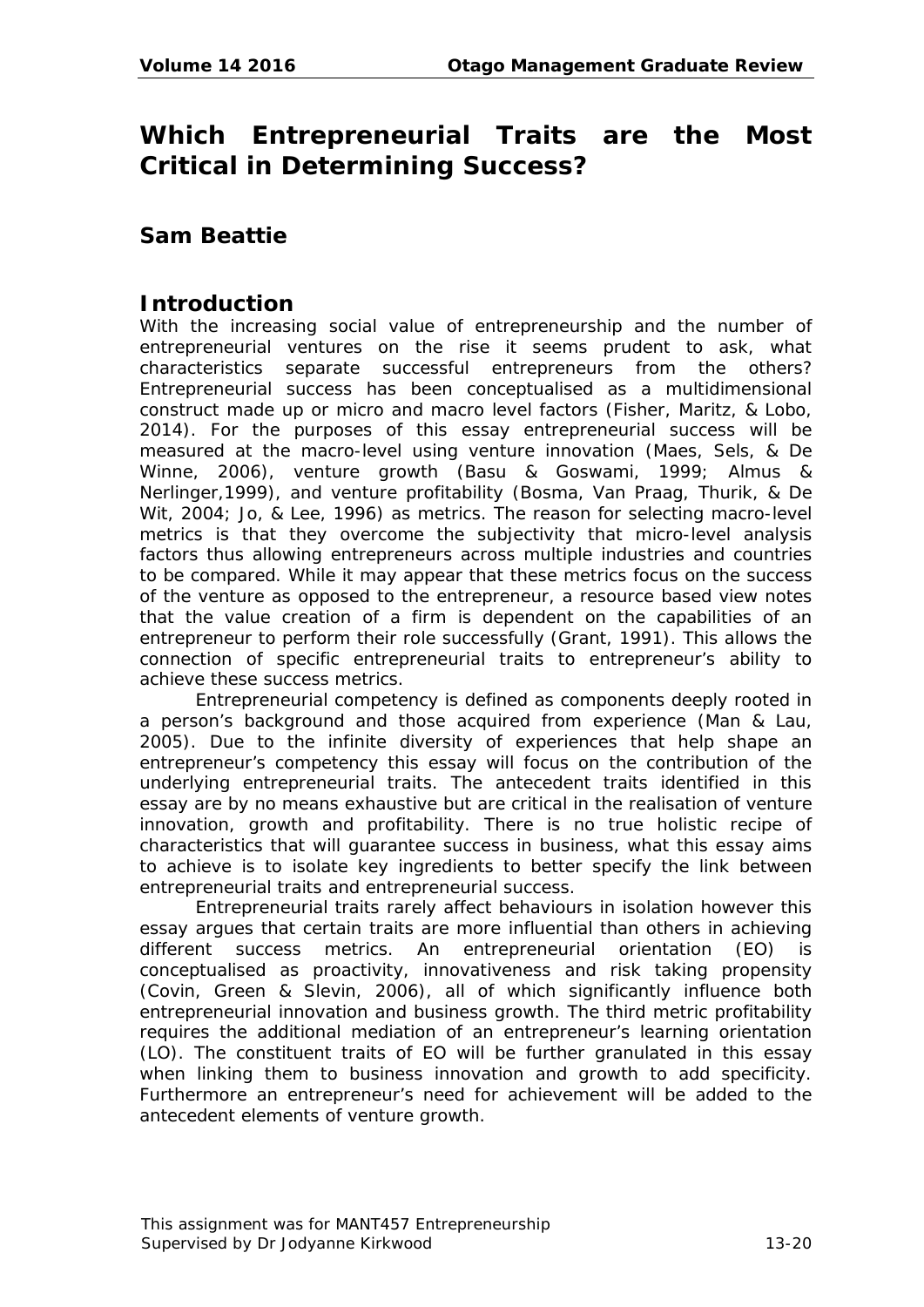## **Venture Innovation**

Through acts of innovation companies will achieve competitive advantage (Porter, 1990); a firm's innovation therefore has a causal relationship with growth and profitability. A firm's innovativeness is defined as its capability to harness the creativity of employees towards improving processes and products (Mbizi, Hove, Thondhlana, & Kakava, 2013). Successful entrepreneurs transmit their innovative traits to the organisational DNA to instil a culture of innovation. A study by North and Smallbone (2000) showed that in 85% of the firms the owner was central in the development of innovations. If small and medium enterprises (SME) can adopt their founder's traits they will improve their ability to harness the creative capabilities of its workforce (Wang, Hermens, Huang, & Chelliah, 2015). Innovation stems from an entrepreneur's ability to recognise an opportunity coupled with the self-efficacy to pursue it. Entrepreneurs form ventures to exploit an opportunity through a novel combination of resources to deliver superior value to the status quo or market need (Ardichvili, Cardozo & Ray, 2003). This ability to 'connect the dots' and the conviction to follow through on their ideas is what makes many entrepreneurial firms innovative.

#### **Opportunity Recognition**

There is debate in the literature with regard to the nature of entrepreneurial opportunity recognition; the two viewpoints that arise are the discovery and creation of opportunities. The discovery view posits that opportunities lay dormant and independent of the entrepreneur and are discovered through innate skill or a cognitive searching process (Hills, Hansen & Hultman, 2005). The alternative perspective is that entrepreneurial opportunity recognition is a cognitive process where ideas are internally evaluated on the feasibility and potential economic value (Baron, 2006). Research has proposed that discovered and created opportunities link with incremental and discontinuous/radical innovation respectively (Vaghely, & Julien, 2010). Niammuad, Napompech, and Suwanmaneepong (2014) have reinforced the proposed links between both views and their outcomes concluding that entrepreneurial opportunity recognition positively contributes to innovative behaviours at the individual and firm level.

#### **Self-Efficacy**

However simply recognising an opportunity does not immediately generate an innovative solution, entrepreneurs must have the self-efficacy to pursue it. Entrepreneurial self-efficacy refers to the extent that individuals believe they have the sufficient capabilities to perform various tasks of entrepreneurship (Boyd & Vozikis, 1994). One of the first academic definitions of an entrepreneur was a person who organises and manages a business undertaking, assuming the risk for the sake of profit (Webster 1972). A key component to this definition is that risk is assumed for profit, the promise of future reward drives entrepreneurial self-efficacy and without it risks would not be undertaken.

Entrepreneurial self-efficacy plays a major role in the development of innovation both at the inception of an SME and during its existence. By moderating the relationship between opportunity recognition and innovation self-efficacy influences the production of both radical and incremental innovations. This makes self-efficacy an entrepreneurial trait that constantly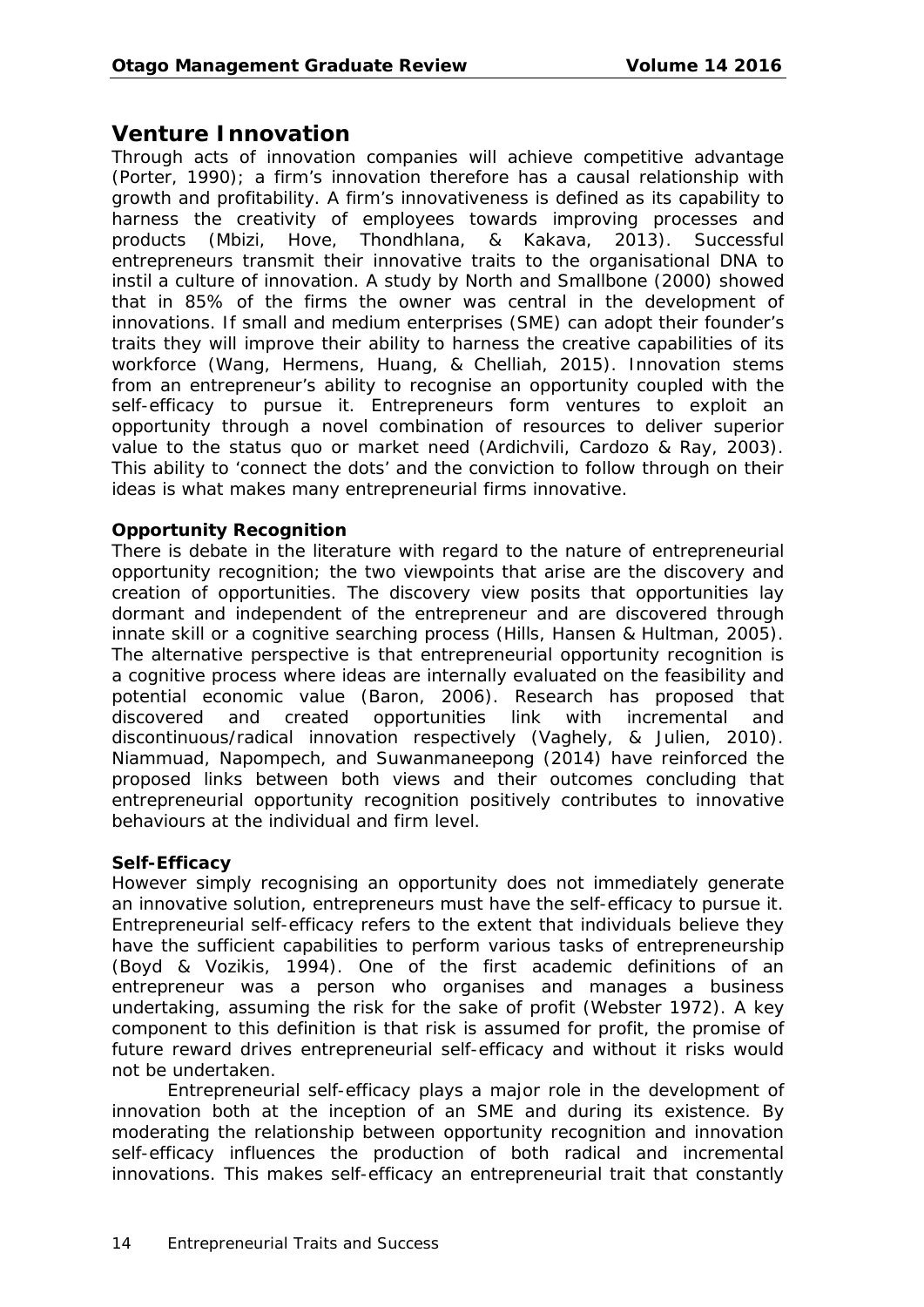influences the innovative capability of an organisation regardless of its stage in the life cycle (Ahlin, Drnovšek & Hisrich, 2014).

## **Venture Growth**

In order to compete in the marketplace firms must grow to some extent (Garnsey, 1998); firm growth has become a key metric of success within entrepreneurship research as it shows the extent of reward resulting from the entrepreneurial behaviour (Carton & Hofer, 2006; Venkataraman, 1997). Venture growth validates the identified market opportunity and accompanying innovative solution thus reaffirming the first success metric. However there is also a causal relationship between an entrepreneur's growth motivation and the growth of their firm (Katona, 1975). Entrepreneurs have a wide variety of reasons for starting a venture. The reasons for forming their venture will strongly impact their growth motivation (Stanworth & Curran, 1976). Entrepreneurial growth motivation is heavily influenced by the entrepreneur's need for achievement, risk tolerance, and opportunity recognition (Davidsson, 1991). When analysing critical traits influencing firm growth the assumption will be made that an innovative opportunity has been identified and pursued. The need for achievement and tolerance of risk of an entrepreneur determine the extent of scale an opportunity is taken to, in other words: a venture's growth.

#### **Need for Achievement**

Entrepreneurs are characterised by the continuous need for achievement. In his book 'The Achieving Society' McClelland posed that individuals with a high achievement orientation would pursue careers that allowed them control over outcomes, more direct feedback on performance, and offered moderate levels of risk (McClelland, 1961). He then went on to describe entrepreneurial environments as those most likely to fulfil these requirements (McClelland, 1965). Further research has reinforced McClelland's findings and consolidated the need for achievement as a definitive trait that entrepreneurs exhibit, separating them from non-entrepreneurs (Begley & Boyd, 1987). The need for achievement is what drives entrepreneurs to scale their ventures beyond their original markets.

To explore the relationship between need for achievement and growth motivation, I will examine a study on 163 Chinese entrepreneurs in SMEs in Singapore by Lee and Tsang (2001). The reason I chose this study is that Singapore's business environment in 1985 was one of very few push factors spurning entrepreneurial ventures (Report of the Sub-Committee on Entrepreneurship Development, 1985). Furthermore high governmental control over businesses reduced reason for entrepreneurs to strive for better results as business success was perceived as being guaranteed (Tan & Tay, 1995). Singapore's environment controlled influences such as market dynamism which influence entrepreneurial motivation (Dubini, 1989), thus the relationship between the need for success and firm growth becomes more valid. Lee found that an entrepreneur's need for achievement was the trait that had the highest impact on venture growth (Lee & Tsang, 2001). This finding shows the direct influence striving for excellence has on the growth motivation of an entrepreneur and the growth of the business.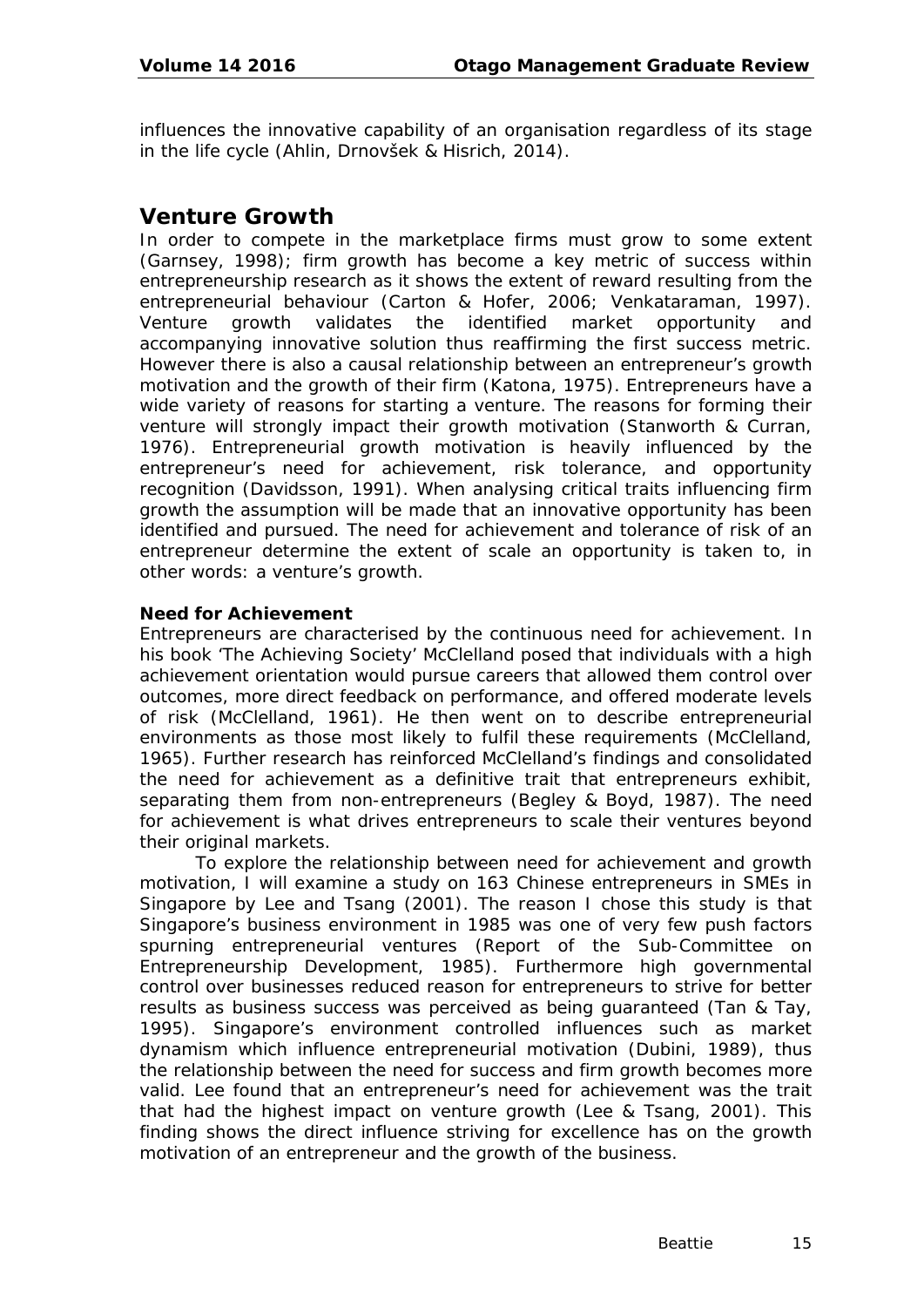#### **Tolerance of Risk**

The link between high need for achievement and high tolerance of risk is ubiquitous. An entrepreneur's drive for success will lead them to take on significant risk in order to achieve high growth. Entrepreneurial risk is operationalized as the venturing into unknown markets and investment into ventures with high risk (Baker & Sinkula, 2009). To demonstrate their risk tolerance I will compare entrepreneurs to their closest relatives: managers. Managers also have a high need for achievement, yet what separates the two groups is adversity to risk. While entrepreneurs embrace risk, managers prefer to avoid uncertainty that could result in failure instead opting for contractual employment (Stewart & Roth, 2007). Comfort with risk is a key element of EO that will facilitate firm growth (Wolff, Pett, & Ring, 2015).

## **Venture Profitability**

No matter the growth orientation or level of innovativeness of an entrepreneur their business must eventually be profitable in order for the entrepreneurial behaviour to be deemed successful. That being said there is a causal relationship between previous success metrics identified and firm profitability (Abraham & Knight, 2001). It is therefore difficult to identify entrepreneurial traits that contribute directly to firm profitability without restating those traits that influence its antecedent elements. Currently I have reaffirmed innovativeness (opportunity recognition), proactivity (selfefficacy), and risk taking propensity as the elements of EO that drive entrepreneurial innovation and growth with the addition of need for achievement. While EO has a direct relationship with firm growth and innovation it does not influence firm profitability without the mediation of LO (Hakala, 2013). As such LO will be the entrepreneurial trait used as a critical determinant of the final success metric.

#### **Learning Orientation**

An entrepreneur's learning orientation is defined as the development and utilisation of knowledge which supports key entrepreneurial activities (Hakala, 2013). Entrepreneur's predisposition towards a LO is well documented, when examining entrepreneurial narrative attribution of failure Mantere found that entrepreneur's accounts for failure revealed a dynamic learning narrator by focusing on restoration and a balance of internal and external justification strategies (Mantere, Aula, Schildt, & Vaara, 2013). The key to their LO is that entrepreneurs undertake both active and passive information seeking activities, their ability to recognise opportunities ripe for exploitation is mediated by their prior experience in the industry (Baron, 2006). Entrepreneur's LO facilitates their ability to exploit the opportunities that their EO recognised.

Levinthal and March describe LO's role as exploitation of an opportunity and EO's role as exploration for opportunities (Levinthal & March, 1993). They posit that firms must balance the two orientations as too much exploration of new opportunities will lead to minimal returns on investment and too much exploitation of opportunities will lead to suffering from obsolescence (Levinthal & March, 1993). An entrepreneur's learning orientation therefore is what allows them to capitalise on their recognised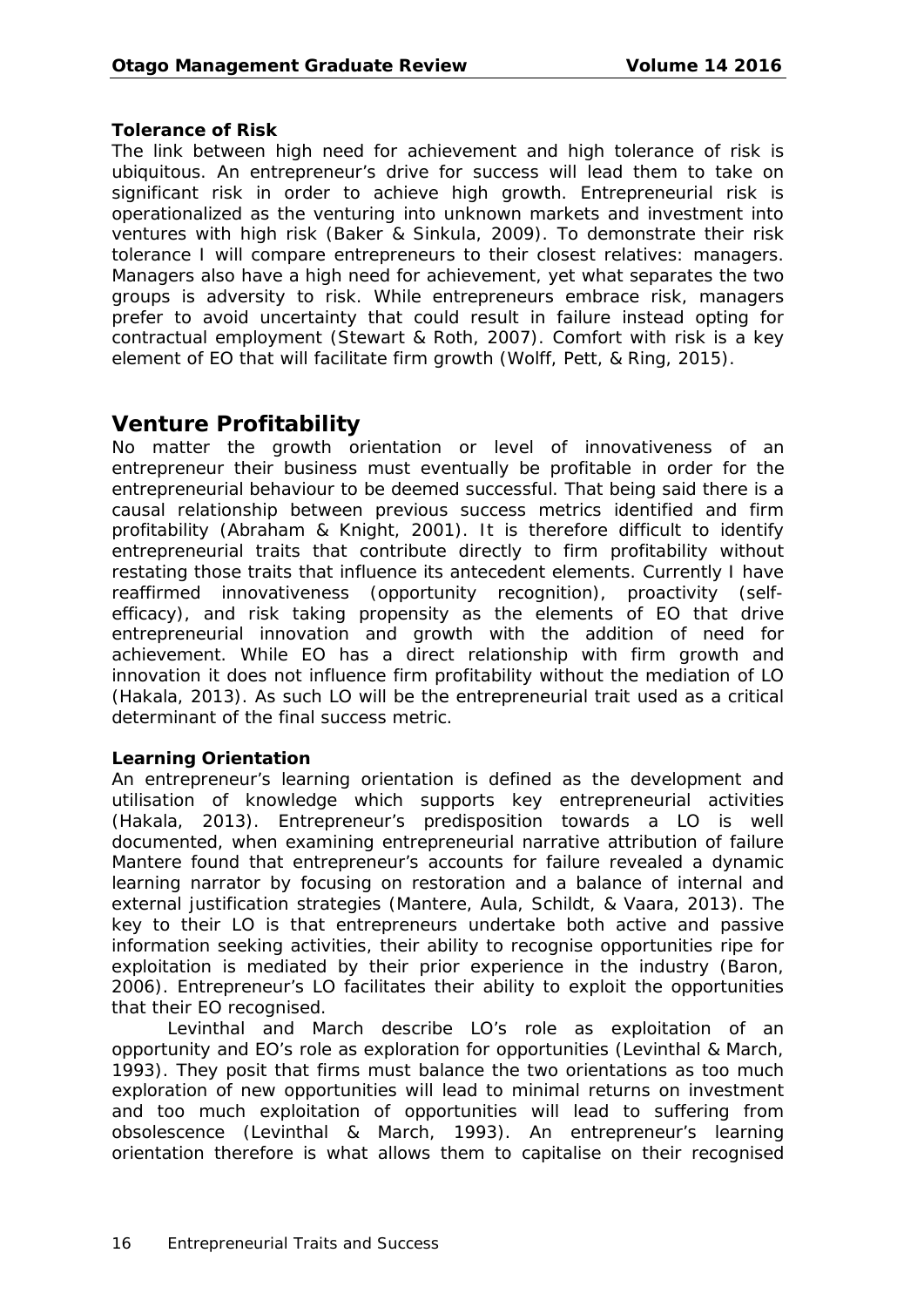opportunity by constantly learning how to create efficiency and maximise profitability.

## **Conclusion**

This essay has set out to determine which of the plethora of entrepreneurial traits contribute the most significantly to entrepreneurial success. Entrepreneurial success is a multidimensional construct combining both intrinsic and extrinsic rewards to entrepreneurial behaviour. In order to create a set of traits that could measure entrepreneurial success across multiple individuals the macro-level metrics of success were selected for examination as they retained objectivity in their measurement. The success metrics chosen were firm innovativeness, growth, and profitability. These metrics are inter-related reflecting the collaboration between their antecedent traits. By taking a resource-based view one can posit that an entrepreneurial firm's ability to achieve these outcomes is a direct result of the entrepreneur themselves. Therefore these success metrics can be directly related back to specific traits of the founding entrepreneur.

After consulting the literature my findings aligned with the current strain of thought that entrepreneurial orientation is a key determinant of venture innovation and growth (Hakala, 2013). However an entrepreneurial orientation is inherent in most entrepreneurs and is a construct whose constituent elements can be further granulated. To identify the traits that separate successful entrepreneurs from others I granulated the innovativeness and proactiveness elements of entrepreneurial orientation into opportunity recognition and self-efficacy respectively. I found the mediating influence self-efficacy has on opportunity recognition in the creation of business innovation (Boyd & Vozikis, 1994). For venture growth I adopted the traditional risk taking propensity trait as a key influencer and also added the need for achievement as a contributing trait. This was justified as I found that in a business environment with high governmental control and low risk entrepreneurial growth was determined by their need for achievement (Tan & Tay, 1995). Profitability is a separate metric from innovation and growth when comparing entrepreneurial success as it is not determined primarily by entrepreneurial orientation (Hakala, 2013). An entrepreneurial orientation facilitates the exploration of novel opportunities but due to its focus on discovery of the new it is not adept at exploiting said opportunities (Levinthal & March, 1993). A learning orientation is necessary to exploit opportunities as it narrows the field of focus and identifies ways to help maximise profits from the identified opportunity. In this way entrepreneur's learning orientation mediates the relationship between their entrepreneurial orientation and venture profitability.

I propose that the traits I have identified are important across the entire entrepreneurial venture process, but certain traits are more important in reaching certain goals (innovative product generation, growth, profitability). To help visualise this concept I have adapted the generic cash curve model to show the importance of different traits during different stages of the venture life cycle and show the success metrics they influence (Figure 1). My list of entrepreneurial traits is by no means exhaustive but aims to identify the core foundation of traits required for entrepreneurial success.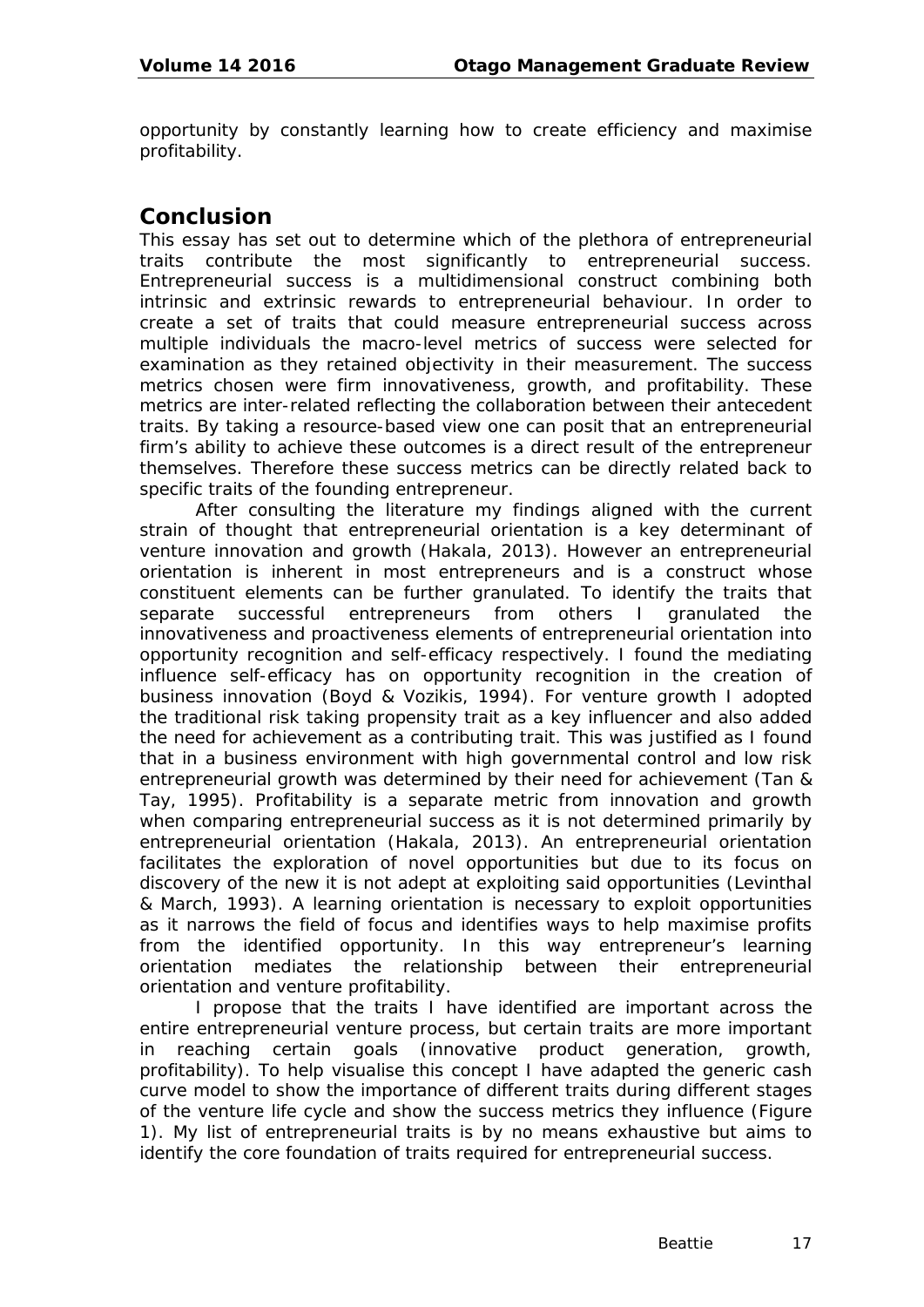

**Figure 1: Modified Cash Curve Showing Critical Influence of Entrepreneurial Traits. Original Cash Curve Model (Andrew, Sirkin, & Butman, 2013)**

#### **References**

- Abraham, J. L., & Knight, D. J. (2001). Strategic innovation: Leveraging creative action for more profitable growth. *Strategy & Leadership, 29*(1), 21-27.
- Ahlin, B., Drnovšek, M., & Hisrich, R. D. (2014). Entrepreneurs' creativity and firm innovation: The moderating role of entrepreneurial self-efficacy. *Small Business Economics, 43*(1), 101-117.
- Andrew, J. P., Sirkin, H. L., & Butman, J. (2013). *Payback: Reaping the rewards of innovation.* Harvard Business Press.
- Almus, M., & Nerlinger, E. A. (1999). Growth of new technology-based firms: Which factors matter?. *Small Business Economics, 13*(2), 141-154.
- Ardichvili, A., Cardozo, R., & Ray, S. (2003). A theory of entrepreneurial opportunity identification and development. *Journal of Business Venturing, 18*(1), 105-123.
- Baker, W. E., & Sinkula, J. M. (2009). The complementary effects of market orientation and entrepreneurial orientation on profitability in small businesses. *Journal of Small Business Management, 47*(4), 443-464.
- Baron, R. A. (2006). Opportunity recognition as pattern recognition: How entrepreneurs "connect the dots" to identify new business opportunities. *The Academy of Management Perspectives, 20*(1), 104- 119.
- Basu, A., & Goswami, A. (1999). Determinants of South Asian entrepreneurial growth in Britain: a multivariate analysis. S*mall Business Economics, 13*(1), 57-70.
- Begley, T. M., & Boyd, D. P. (1987). Psychological characteristics associated with performance in entrepreneurial firms and smaller businesses. *Journal of Business Venturing, 2*(1), 79-93.
- Bosma, N., Van Praag, M., Thurik, R., & De Wit, G. (2004). The value of human and social capital investments for the business performance of startups. *Small Business Economics, 23*(3), 227-236.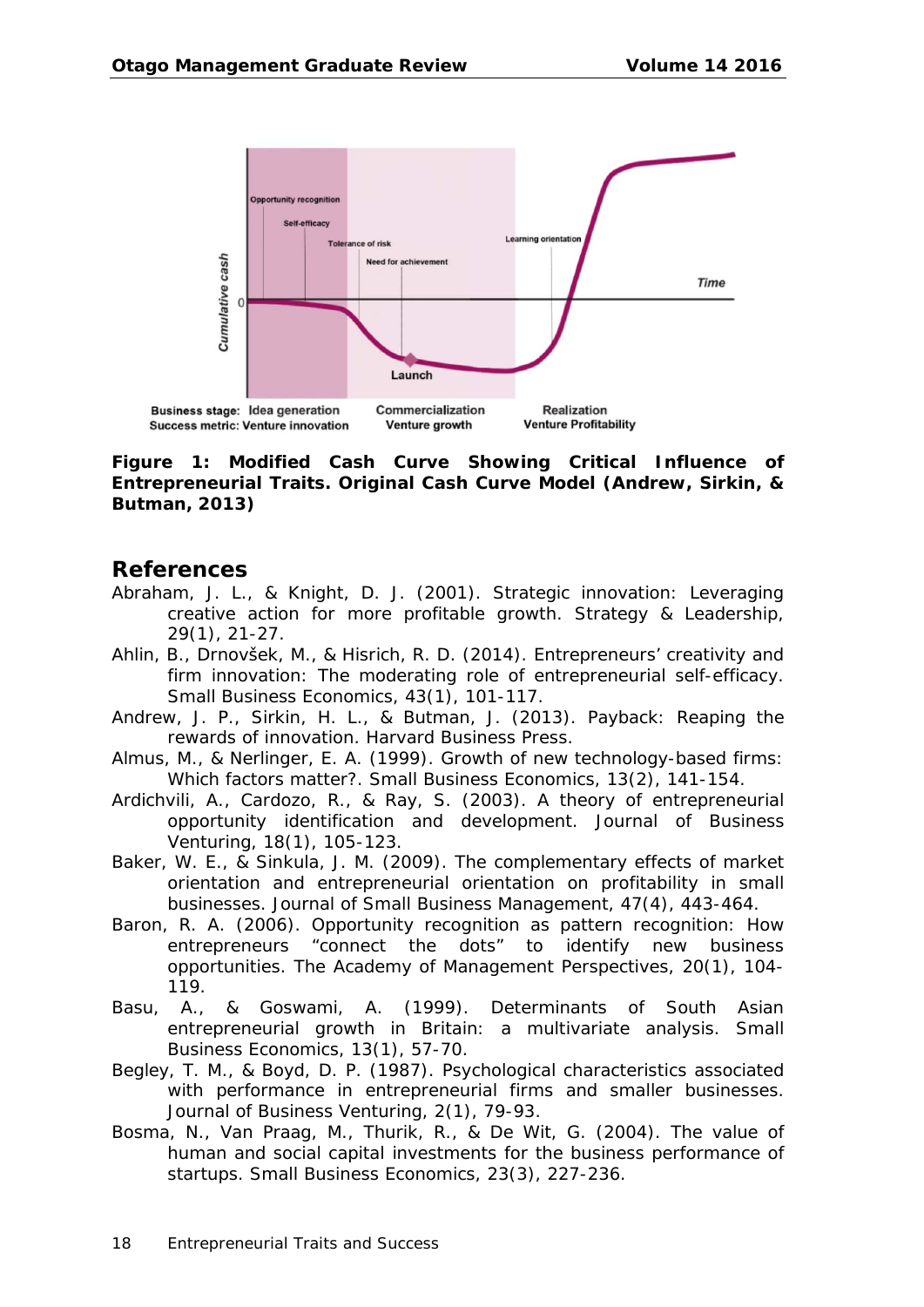- Boyd, N. G., & Vozikis, G. S. (1994). The influence of self-efficacy on the development of entrepreneurial intentions and actions. *Entrepreneurship Theory and Practice, 18*, 63-63.
- Carton, R. B. (2006). *Measuring organizational performance: Metrics for entrepreneurship and strategic management research.* Edward Elgar Publishing.
- Covin, J. G., Green, K. M., & Slevin, D. P. (2006). Strategic process effects on the entrepreneurial orientation–sales growth rate relationship. *Entrepreneurship Theory and Practice, 30*(1), 57-81.
- Dubini, P. (1989). The influence of motivations and environment on business start-ups: Some hints for public policies. *Journal of Business Venturing, 4*(1), 11-26.
- Fisher, R., Maritz, A., & Lobo, A. (2014). Evaluating entrepreneurs' perception of success: Development of a measurement scale. *International Journal of Entrepreneurial Behavior & Research, 20*(5), 478-492.
- Garnsey, E. (1998). A theory of the early growth of the firm. *Industrial and Corporate Change, 7*(3), 523-556.
- Grant, R. M. (1991). The resource-based theory of competitive advantage: implications for strategy formulation. *California Management Review, 33*(3), 114-135.
- Hakala, H. (2013). Entrepreneurial and learning orientation: effects on growth and profitability in the software sector. *Baltic Journal of Management, 8*(1), 102-118.
- Hills, G. E., Hansen, D. J., & Hultman, C. M. (2005). A value creation view of opportunity recognition processes. *International Journal of Entrepreneurship and Small Business, 2*(4), 404-417.
- Jo, H., & Lee, J. (1996). The relationship between an entrepreneur's background and performance in a new venture. *Technovation, 16*(4), 161-171.
- Katona, G. (1975). *Psychological economics.* Elsevier.
- Maes, J., Sels, L., & De Winne, S. (2006). *Innovation as a corporate entrepreneurial outcome in newly established firms: A human resource-based view*. Available at SSRN 873593.
- Porter, M. E. (1990). The competitive advantage of nations. *Harvard Business Review, 68*(2), 73-93.
- Lee, D. Y., & Tsang, E. W. (2001). The effects of entrepreneurial personality, background and network activities on venture growth. *Journal of Management Studies, 38*(4), 583-602.
- Levinthal, D. A., & March, J. G. (1993). The myopia of learning. *Strategic Management Journal, 14*(S2), 95-112.
- Man, T. W., & Lau, T. (2005). The context of entrepreneurship in Hong Kong: An investigation through the patterns of entrepreneurial competencies in contrasting industrial environments. *Journal of Small Business and Enterprise Development, 12*(4), 464-481.
- Mantere, S., Aula, P., Schildt, H., & Vaara, E. (2013). Narrative attributions of entrepreneurial failure. *Journal of Business Venturing, 28*(4), 459- 473.

McClelland, D. C. (1961). *The achieving society*. Princeton, NJ: Van Nostrand.

McClelland, D. C. (1965). Toward a theory of motive acquisition. *American Psychologist, 20,* 321–333.